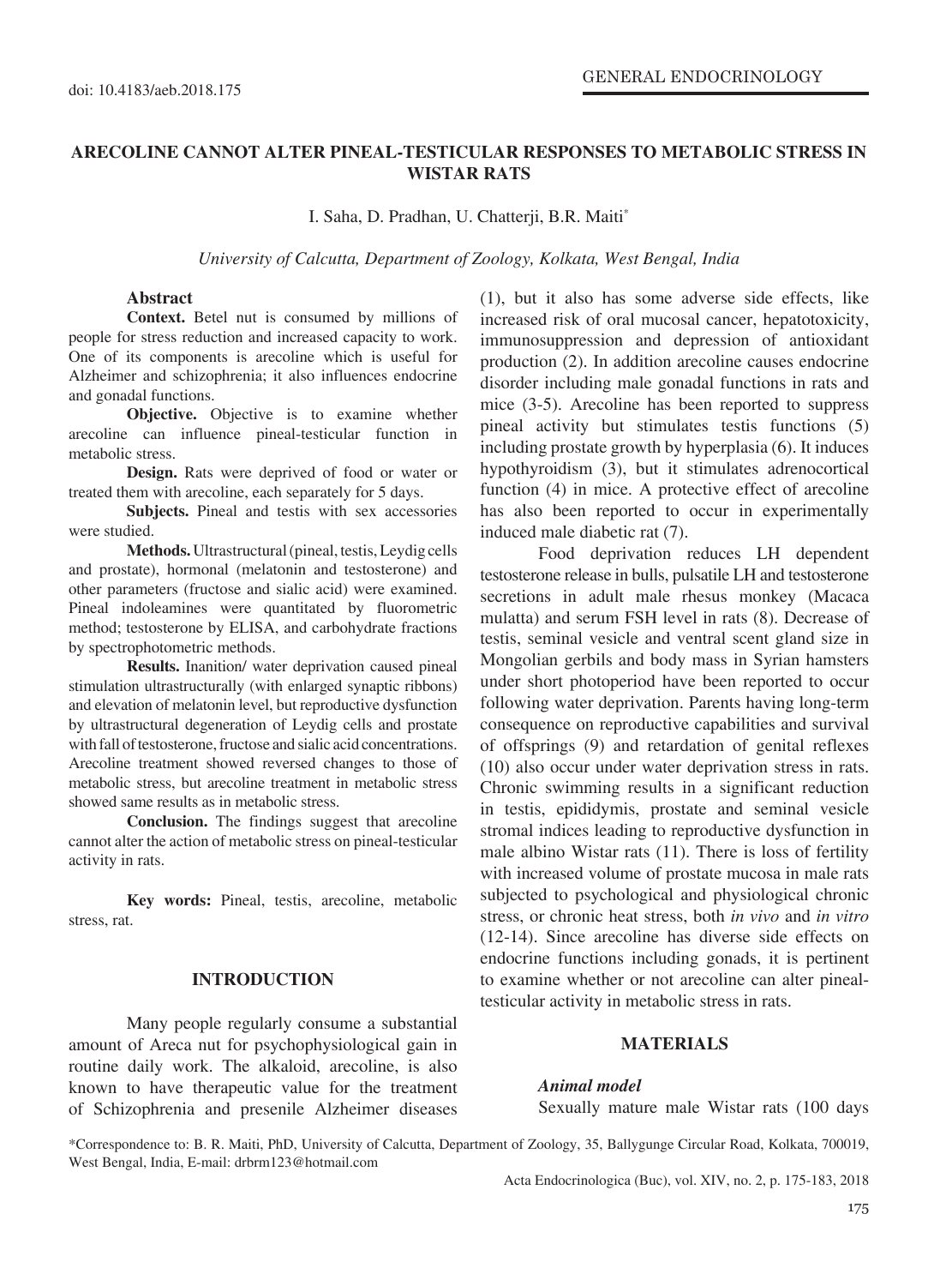old, ~100 g body wt) were collected from the breeding colony of the animal house of Department of Zoology, Calcutta University, and were housed in polythene cage (40 cm x 20 cm x 15 cm) in controlled laboratory conditions (temperature 25°C, photoperiod 12 L:12D) with standard diet (5). Food and water were available ad libitum 5 days for acclimatization with the laboratory conditions.

## *Arecoline administration*

Arecoline hydrobromide (Methyl-1-methyl-1,2,5,6-tetrahydronicotinate; Sigma, U.S.A.), dissolved in physiological saline (0.9% NaCl), was injected intraperitoneally at a dose of 10 mg/kg body weight daily for 5 days. Each dose was divided equally to half, and each half dose was injected twice daily at 09 h and 18h because of its short half-life (2).

## *Inanition*

Animals were deprived of daily ration of food consecutively for 5 days, but water was accessible ad libitum throughout the experiment.

#### *Water deprivation*

Animals were deprived of daily water intake consecutively for 5 days, but fed with standard diet ad libitum throughout the experiment.

## *Experimental Design*

Thirty six rats were divided equally in six groups. Group A rats served as control which received normal saline without arecoline. Group B received arecoline at a dose of 10 mg/kg body weight daily for 5 days. Group C rats were not fed (inanition) for 5 days, and group D rats were unfed and treated with arecoline as in group B for 5 days. Group E rats were deprived of water for 5 days. Group F rats were deprived of water and treated with arecoline as in group B for 5 days.

### **METHODS**

#### *Transmission Electron Microscopy*

Pineal, testis and prostate glands were dissected out, cut into small pieces  $(-1 \text{ mm}^3)$  and fixed by immersion in 2.5% glutaraldehyde and 1% paraformaldehyde in 0.1 M phosphate buffer (pH 7.4) for 6-8 h at  $4^{\circ}$ C. After washing in buffer, tissue samples were post-fixed in 1% osmium tetroxide for 2 h at  $4^{\circ}$ C. Tissues were then dehydrated through ascending grades of ethanol, infiltrated and embedded

176

in araldite CY 212. Thin sections (60-80 nm) were contrasted with uranyl acetate and alkaline lead citrate, and viewed under a Morgagni 268D transmission electron microscope (Fei Company, The Netherlands) at an operating voltage of 80 kV. For all the specimens, digitized images of cellular organelles (n=20 for each specimen) were recorded on the displayed computer screen at a magnification of 28000 X.

## *Biochemical assays*

All the experiments were terminated on Day 6 of the experiments. Rats were anesthetized by intramuscular injection of sodium barbital (1 mg/ kg body weight). Blood was drawn from the heart; serum was collected and stored at –20°C until assayed for testosterone, melatonin, N-acetyl serotonin and serotonin. Coagulating gland and seminal vesicles were dissected out, weighed on a semi-micro analytical balance (Mettler, Switzerland) and stored at -20°C for sialic acid and fructose assays. Pineal gland was also dissected out to estimate the indoleamines level.

### *Estimation of pineal and serum indoleamines*

Pineal and serum serotonin, N-acetyl serotonin and melatonin levels were assayed by the fluorometric method as reported earlier by us (5). Pineal glands were homogenized in 1 mL of 0.05 N NaOH with a glass homogenizer and the homogenate was added with 6mL chloroform and centrifuged at 3000 g for 10 min. The organic phase contained 5-methoxy tryptamine and melatonin, and the aqueous phase contained serotonin, N-acetyl serotonin, 5-hydroxyindole acetic acid and 5-methoxyindole acetic acid. 2.5 mL of the organic phase containing melatonin was added with 8.0 ml of n-heptane and 0.3 mL of 5 N HCl and vortexed. Melatonin was transferred to the acid phase. 0.2 mL of the aliquot of the acid phase containing melatonin was added with 0.67 mL of 10 N HCl (containing 15 mg of orthophthalaldehyde (OPT) as fluorescent compound in 100 mL of 10 N HCl) and vortexed. The mixture was heated in a boiling water bath for 10 min, cooled and its fluorescence was measured by a Hitachi spectrofluorometer (Model 650-10M) at 360/470 nm wavelength. For serotonin, 0.6 mL of the aliquot in aqueous phase containing serotonin and N-acetyl serotonin was added with 10 mL of ethyl acetate and 0.2 mL of 1.2 N HCl. The ethyl acetate phase contained N-acetyl serotonin, and the aqueous phase contained serotonin. The serotonin – OPT reaction was carried out in 0.2 mL aliquot of the aqueous phase and measured as described for melatonin. For N-acetyl serotonin, 4 mL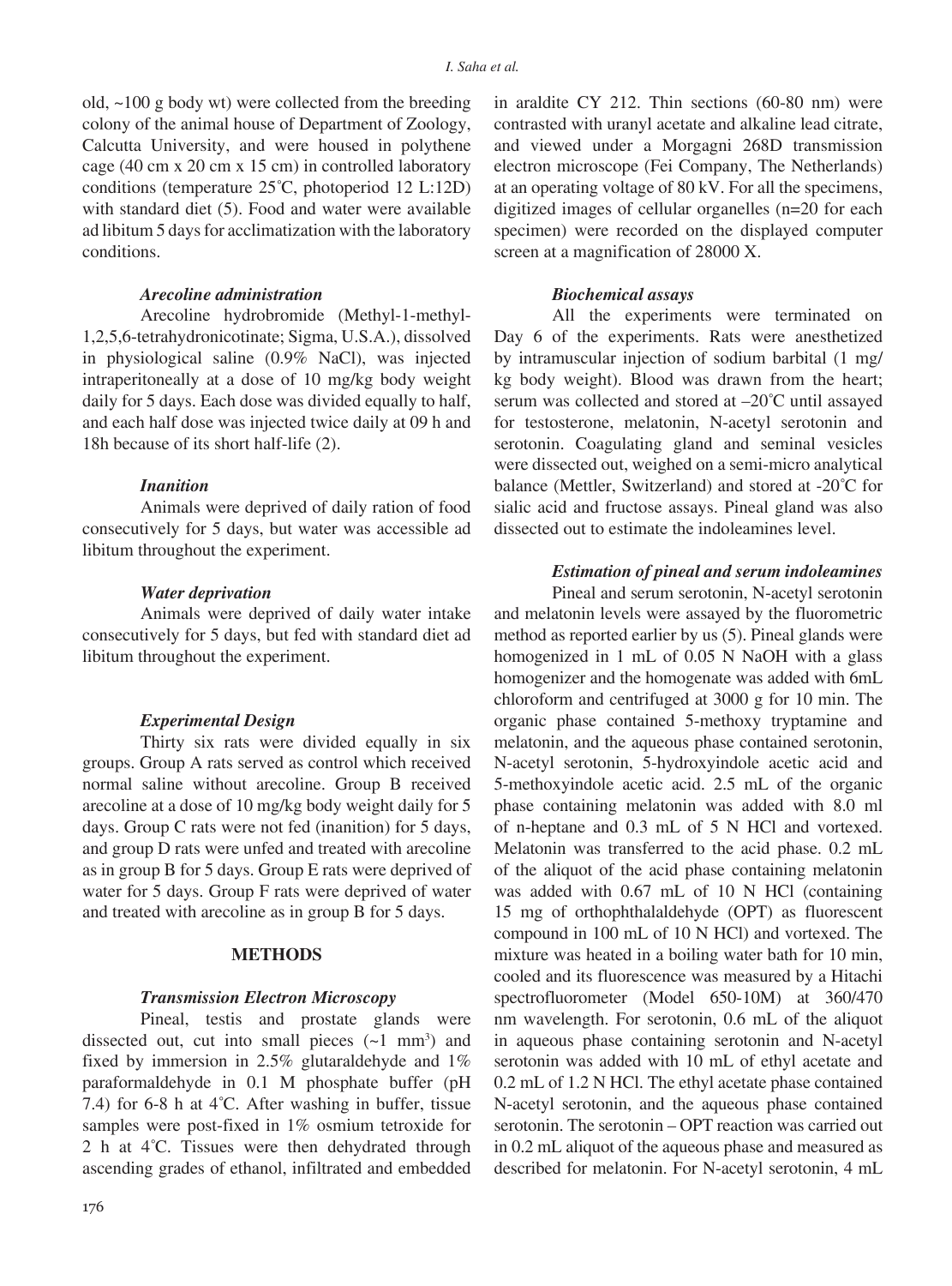of ethyl acetate phase was added with 6 mL of n-heptane and 0.3 mL of 1 N HCl and vortexed. N-acetyl serotonin was transferred to the acid phase. 0.2 mL aliquot of the acid phase was reacted with OPT as described earlier and was measured as followed for melatonin.

## *Estimation of serum testosterone*

Serum testosterone level was assayed by ELISA reported by Saha *et al.* (5) using the pathozyme testosterone kit (Product code OD497) of OMEGA, UK. Serum testosterone level was assayed by ELISA on the principle of competitive binding between testosterone in the test specimen and testosterone-HRP conjugate for a constant amount of rabbit anti-testosterone. Goat antirabbit IgG-coated wells were incubated with testosterone standards, control and treated samples, testosterone-HRP conjugate reagent and rabbit anti-testosterone reagent. During incubation, a fixed amount of HRPlabeled testosterone competes with the endogenous testosterone in the standard, control and treated serum for a fixed number of binding sites of the specific testosterone antibody. Thus, the amount of testosterone peroxidase conjugate, immunologically bound to the well, progressively decreased as the concentration of testosterone in the experimental samples increased. Unbound testosterone peroxidase conjugate was then removed by washing the wells. A solution of tetramethyl benzidine (TMB) was added, resulting in the development of blue colour. The colour development was stopped with the addition of stop solution (dilute sulphuric acid) and the absorbance was measured by ELISA Plate Reader (Qualigen, PR-601, UK) at 450 nm. The intensity of the colour formed was proportional to the amount of enzyme present and was inversely related to the amount of unlabelled testosterone in the sample. A standard curve was obtained by plotting the concentration of the standard *versus* absorbance. Testosterone concentrations of the control and treated serum were run concurrently with the standards and were calculated from the standard curve.

### *Estimation of fructose*

Fructose concentration of the coagulating gland was assayed as reported by Saha *et al.* (5). Briefly, the coagulating gland was weighed and homogenized in 5 mL distilled water. The homogenate was centrifuged at 8000xg for 5 min at  $4^{\circ}$ C. 1 mL of the supernatant was added with 1 mL of resorcinol reagent and 7 mL of HCl (30%), and the mixture was heated in  $80^{\circ}$ C water bath for 10 min. The reaction mixture was cooled to room temperature and optical density was measured by

## a spectrophotometer (Perkin-Elmer) at 520 nm. *Estimation of sialic acid*

Sialic acid content of the seminal vesicle was assayed from the homogenate of the control and treated samples (arecoline and arecoline treatment in metabolic stress) as reported earlier by us (5). The extracts were oxidized with sodium periodate in concentrated phosphoric acid. The periodate oxidation product was coupled with thiobarbituric acid and the resulting chromophore was extracted using cyclohexanone. The absorption maximum for sialic acid was measured at 549 nm. A second absorption maximum was also measured at 532 nm, due to the presence of 2-deoxyribose. The correction was made by subtracting the data at 532 nm from the data at 549 nm. Actual quantity of sialic acid was calculated.

Coefficients of inter-assay and intra-assay variations of hormones were recorded at 4.8% (maximum) and at 5.2% (maximum) levels respectively. Recovery of standards (indoleamines, testosterone, fructose and sialic acid) was recorded at the level of 94%.

## *Statistical Analysis*

All the data were expressed as mean ± S.E.M. Data were analyzed statistically by one way analysis of variance (ANOVA) followed by Tukey's and Student's t-test (15) to determine the degree of significance between the control and experimental groups.

### **RESULTS**

## *Inanition*

## *Pineal (TEM study)* Control

Pinealocyte of control rat showed elongated euchromatic nucleus with a prominent nucleolus. Mitochondria and rough endoplasmic reticulum(RER) were abundant with several electron dense platelike synaptic ribbons (SR), oriented parallel to each other(mean length:  $0.377 \pm 0.02$  µm) and width (36.21  $\pm$  0.91 nm) (Fig. 1A).

### Inanition

The pinealocyte showed enlarged nucleus with double layer of nuclear membrane (NM), nuclear lobe (NL) and two prominent electron dense nucleoli (NU), mitochondria (M) with cristae and synapticlike microvesicles (SLMV) were seen (Fig. 1B). RER with cisternae, Golgi body and long SR were seen in the pinealocyte cytoplasm (Fig. 1C). The mean length  $(0.521 \pm 0.04 \mu m)$  and mean width  $(55 \pm 0.12 \mu m)$ of synaptic ribbons were increased significantly ( $p <$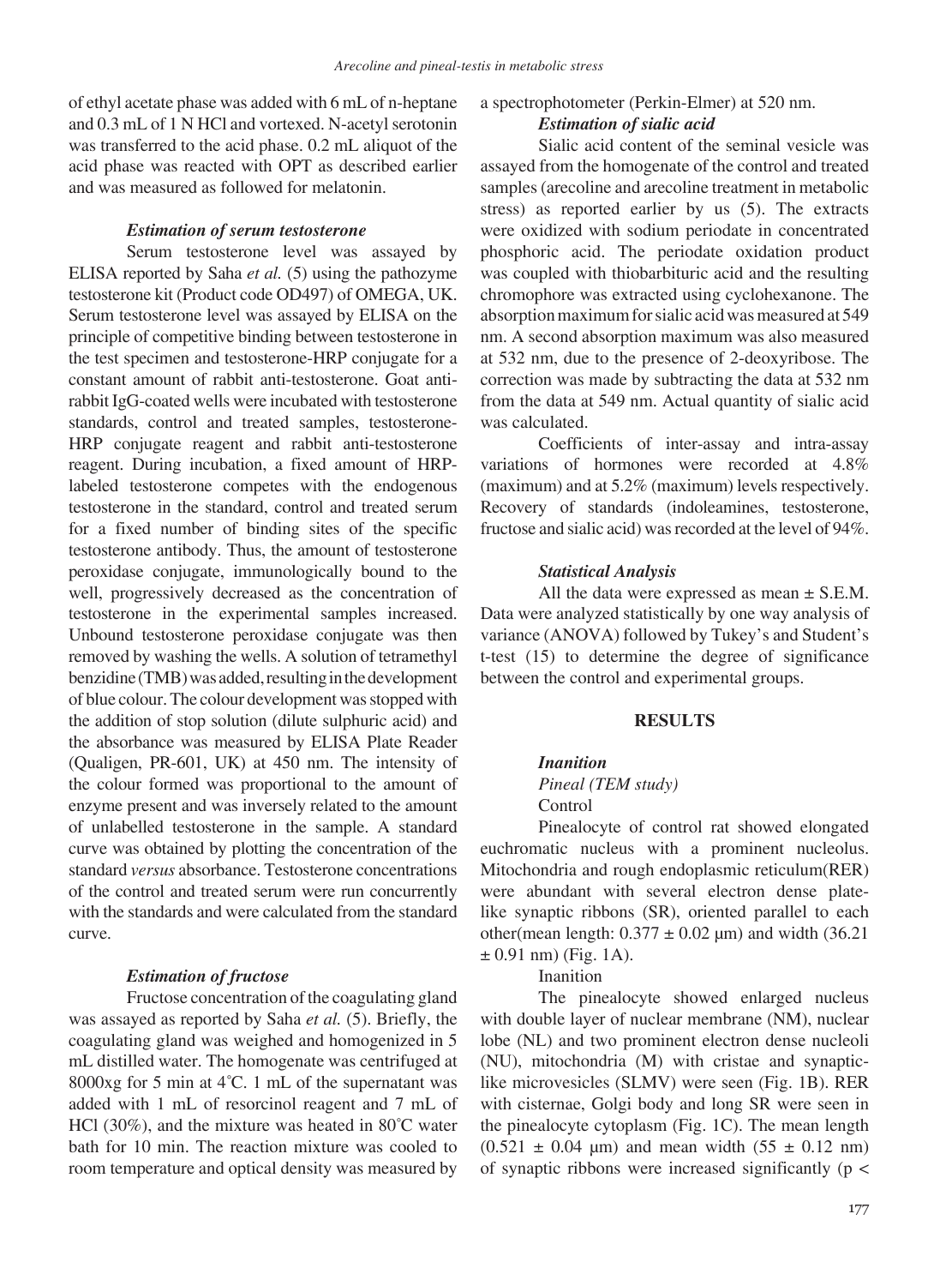

**Figure 1.** Inanition stress: Transmission electron micrographs (TEM) of the pinealocytes of rat. (A) Control: The pinealocyte showing electron lucent synaptic-like microvesicles (SLMV), rough endoplasmic reticulum (RER) and electron dense synaptic ribbons (SR). (B) Inanition: The pinealocyte showing enlarged euchromatic nucleus (N) with nuclear lobes (NL), conspicuous double nuclear-membrane (NM) and two large electron dense nucleoli (Nu), with mitochondria (M) and synaptic-like microvesicles. (C) Inanition: Rough endoplasmic reticulum (RER), Golgi body (GB) and enlarged SR are also seen in the pinealocyte. (D) Arecoline treatment showing reduced and crumpled SR, small SLMV and extremely dilated cristae of the mitochondria (M). (E) Inanition + arecoline treatment: The pinealocyte showing enlarged euchromatic nucleus (N) with distinct nuclear membrane (NM) and two electron dense nucleoli (Nu) and conspicuous RER. (F) Several long synaptic ribbons (SR) of various size, abundance of RER with conspicuous cisternae, mitochondria (M) and SLMV are also seen in the hyperactive pinealocyte after inanition and arecoline treatment. (G) Water-deprivation showing large euchromatic nucleus (N), conspicuous nuclear membrane (NM), large electron dense nucleolus (Nu), abundance of mitochondria (M) and SLMV in the hyperactive pinealocyte, and (H) abundance of RER with conspicuous cisternae, mitochondria (M) with well developed cristae and SLMV. (I) Water deprivation + arecoline: showing elongated SR, abundance of RER with conspicuous cisternae and SLMV in the pinealocyte cytoplasm. Scale bars:  $1.5 \mu m$  (A, D),  $1 \mu m$  (B-I).

## 0.001) compared with control rats.

## Arecoline treatment

The pinealocyte cytoplasm showed abnormal mitochondria (AM) with unusually dilated cristae, degenerated SR with their decreased length and increased width (mean length =  $0.198 \pm 0.02$  um and mean width =  $46 \pm 3.9$  nm) ( $p < 0.01$ ), and small SLMV as compared with control (Fig. 1D).

Arecoline treatment in inanition

Pinealocyte cytoplasm showed enlarged euchromatic nucleus with distinct nuclear membrane (NM) and two electron dense nucleoli (NU) (Fig. 1E). Mitochondria (M) with well-developed cristae and RER with conspicuous cisternae were abundant. Several long synaptic ribbons (SR) of various size with tapering ends were seen (Figs. 1E  $&$  F). The mean length (0.751  $\pm$  0.02 µm) and width (59  $\pm$  0.12 nm) of SR were significantly increased  $(p < 0.01)$  compared with control.

#### *Water deprivation*

Pinealocytes showed enlarged nucleus with conspicuous nuclear membrane and large electron dense nucleolus. Abundance of mitochondria with welldeveloped cristae and RER with conspicuous cisternae were noticed. Large SRs with numerous SLMV were also observed. The mean length  $(0.498 \pm 0.04 \text{ }\mu\text{m})$ and width  $(50.00 \pm 0.12 \text{ nm})$  of synaptic ribbons were significantly increased  $(p < 0.01)$  compared with control rats (Figs. 1G, H).

## *Arecoline treatment in water deprivation*

Pinealocytes showed large nucleus, RER with conspicuous cisternae and mitochondria with welldeveloped cristae. RER and mitochondria were more abundant than in water-deprivation. SLMV were frequently seen. The synaptic ribbons were elongated with a mean length of  $0.590 \pm 0.04$  µm and a mean width of  $56.00 \pm 0.16$  nm and were significantly increased  $(p < 0.01)$  compared with water deprivation (Fig. 1G, H). These manifestations were more intense after arecoline treatment in water deprivation.

*Serotonin, NAS and melatonin (control, inanition and water deprivation)*

Pineal and serum serotonin (Figs 2 a, b) and melatonin (Figs 2 e, f) levels were significantly increased with decreased level of N-acetyl serotonin (NAS) (Figs 2 c, d) after inanition stress compared with control. Arecoline treatment increased serotonin level but decreased both NAS and melatonin concentrations compared with control. Arecoline treatment during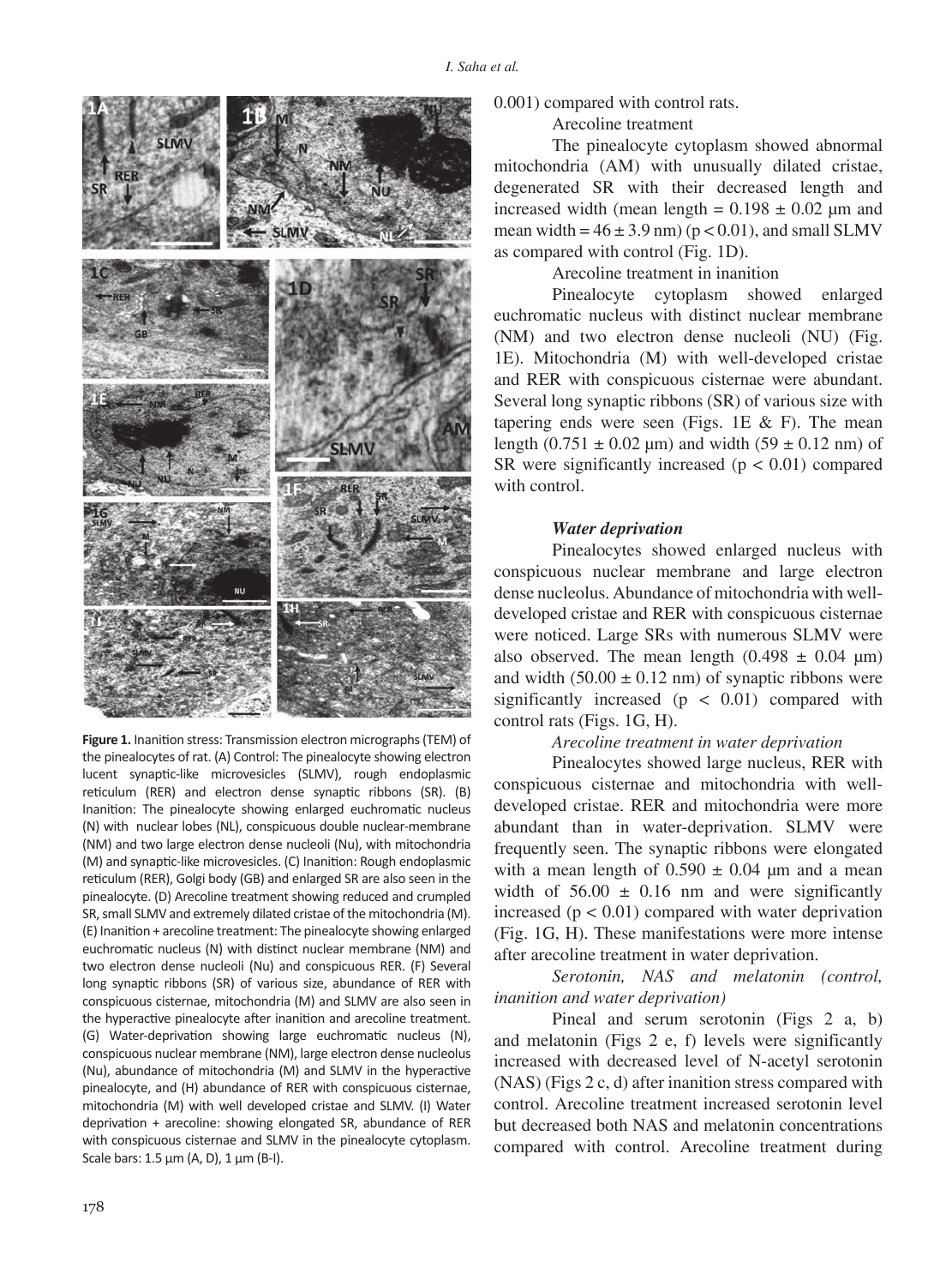

**Figure 2.** Changes in pineal and serum levels of serotonin (a, b), N-acetyl serotonin (c, d) and melatonin (e, f) following inanition (IN), arecoline (AR) and arecoline + inanition (IN+AR), water deprivation and arecoline + water deprivation compared to control (c) in rats. Bar diagrams represent mean + SE values. Level of significance P-values (control vs treated samples) are shown on top of each bar.

inanition showed same results as in inanition stress, without significant difference between inanition and arecoline treatment during inanition (Fig. 2). Results of pineal and serum indoleamines level in water deprivation were the same as in inanition. Pineal and serum NAS and melatonin levels were declined with elevation of serotonin after arecoline treatment or arecoline treatment in water deprivation stress were the same as observed after arecoline treatment in inanition.

## *Testis (Leydig cells) (TEM study) Control*

Leydig cells have ovoid nucleus with smooth endoplasmic reticulum (SER), dense core vesicles (DCV) and a few clear vesicles (CV) (Fig. 3A).



**Figure 3.** Inanition: TEM of the Leydig cell of rat. (A) Control : showing normal euchromatic nucleus (N) with smooth endoplasmic reticulum (SER and few dense core vesicles (DCV). (B) Inanition: degenerated Leydig cell with dissociated nuclear membrane (NM), extremely hyperchromatic nucleus (N), degenerated mitochondria (M) and SER, lysosomes (Ly) and large clear vesicles (CV). (C) Arecoline treatment showing enlarged euchromatic nucleus with distinct nuclear membrane and numerous DCV, CV and SER. (D) Inanition + arecoline treatment showing degenerated Leydig cell with crumpled and pycnotic nucleus (N), thick nuclear membrane (NM), degenerated SER and mitochondria (M), large lysosome (LY) body, scanty dense core vesicles (DCV) and large clear vesicles (CV) (compare with Fig. 3C). (E) Water deprivation: showing crumpled pycnotic nucleus (N) with crumpled nuclear membrane (CNM), scanty degenerated mitochondria (M) and SER. (F) Water deprivation + arecoline: Leydig cell showing degenerated pycnotic nucleus (N) with crumpled nuclear membrane (CNM) and fragmented nucleolus-like body (NLB), autophagosome like body (APLB), lysosome (Ly), and degenerated mitochondria (M) and smooth endoplasmic reticulum (SER) in the cytoplasm. Scale bars: 1 µm (A-G).

## *Inanition*

Leydig cells were degenerated and showed hyperchromatic pycnotic nucleus with dissociated nuclear membrane and disorganized mitochondria, SER, DCV and CV. Large clear vesicles with lysosomes were seen (Fig. 3B).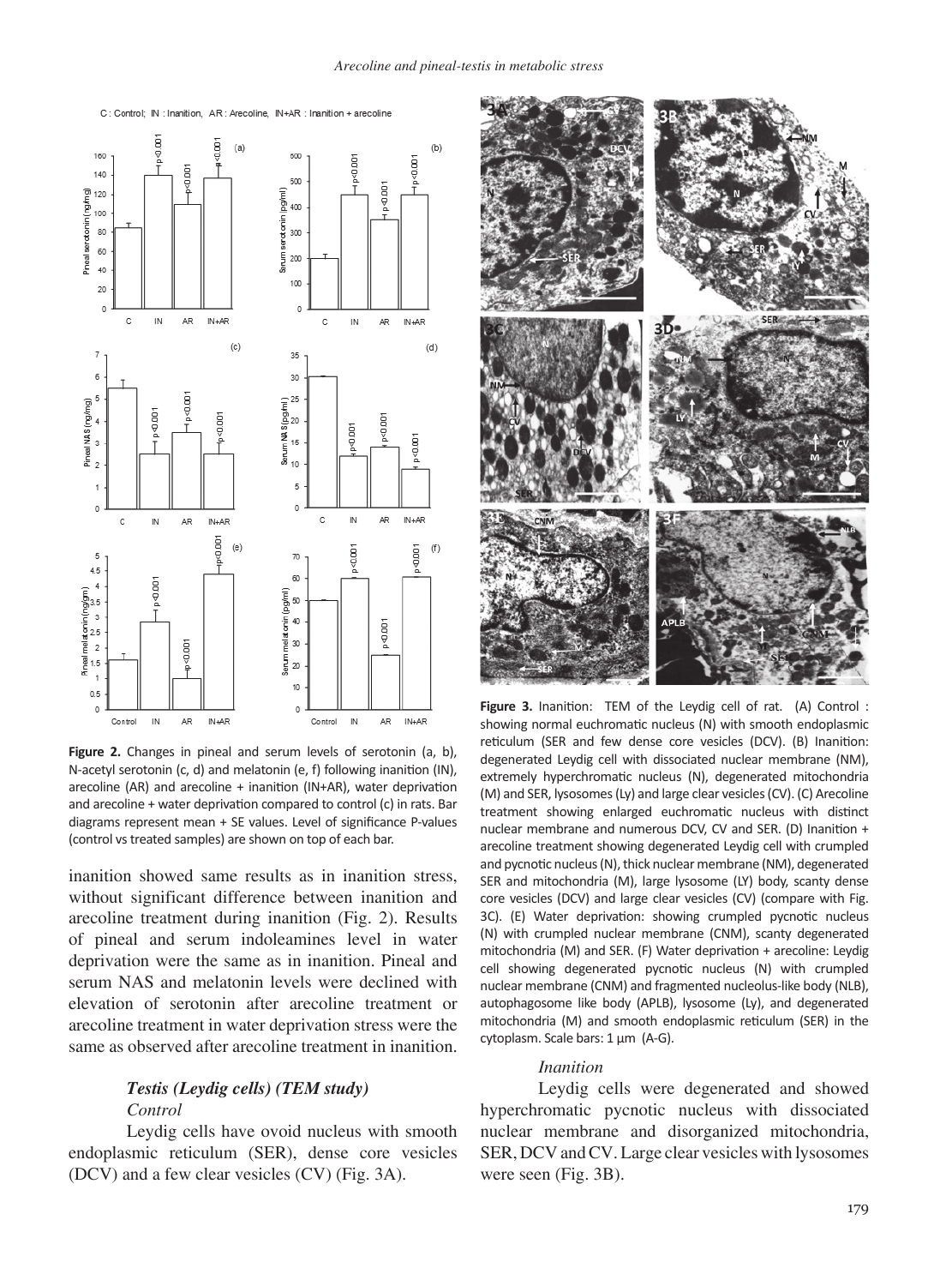

**Figure 4.** Inanition: TEM of epithelial cell of the ventral prostate gland of rat. (A) Control : tall columnar cells with basal round euchromatic nucleus (N), RER and scanty DCV. (B) Inanition: hyperchromatic pycnotic nucleus (N) with degenerated RER and numerous cytoplasmic vacuoles (V) (arrow). (C) Arecoline treatment: very tall columnar cells with abundance of RER oriented in the form of circular bundle occupying major area of the cell cytoplasm. (D) Inanition + arecoline: hyperchromatic and pycnotic nucleus (N), degenerated RER (arrow), numerous electron dense lysosomes (Ly) and cytoplasmic vacuoles (V) (arrow) in the cell cytoplasm (compare with Fig. 4C). (E) Water deprivation: pycnotic nucleus (N) with crumpled nuclear membrane (CNM) and disorganized RER. Vacuoles (V) are rarely seen. (F) Water deprivation + arecoline: degenerated manifestations with pycnotic nucleus (N), degenerated RER, mitochondria (M) and DCV. Scale bars:  $1 \mu m$  (A-F).

### *Arecoline treatment*

Leydig cells showed hyperactive nucleus along with abundance of SER, DCV and CV compared with control rats (Fig. 3C).

## *Arecoline treatment in inanition*

Leydig cells were degenerated and showed crumpled pycnotic nucleus with thick nuclear membrane (NM). Subcellular organelles looked compact with disorganized SER, mitochondria and dense core vesicles. Lysosomes were also noticed in the cytoplasm (Fig. 3D).

## *Water deprivation*

Leydig cells showed pycnotic nucleus with crumpled nuclear membrane (NCM). The round/ oval shape of the nucleus was lost. Cytoplasm became compact and showed disorganized SER and mitochondria. Dense core and clear vesicles were scanty (Fig. 3E).



 $(b)$  $(a)$ p<0.001  $12$  $25$  $10$ unional Serumtestosterone (ng/ml)  $20^{1}$  $\overline{8}$ ating glan  $15^{1}$  $\overline{6}$ nuctose (Coagu p<0.001  $10<sup>10</sup>$  $p < 0.001$ holp.c  $-0.007$  $\geq$  $\frac{R}{2}$ ontrol  $\frac{\alpha}{\alpha}$ Control IN AR IN+AR  $(c)$  $0.0076$ (ua/am kcid (Semina p<0.001 p<0.001  $\overline{z}$  $AR$   $IN + AR$ Control IN

C: Control: IN: Inanition. AR: Arecoline. IN+AR: Inanition + arecoline

**Figure 5.** Changes in serum testosterone level (a), and fructose content of the coagulating gland (b) and sialic acid content of the seminal vesicle (c) following inanition (IN), arecoline (AR) and arecoline in inanition (IN+AR), (d) water deprivation and (e) water deprivation + arecoline treatment in rats.

#### *Arecoline treatment in water deprivation*

Cell boundaries were not distinguishable. Nucleus with crumpled nuclear membrane (CNM) showed fragmented electron dense nucleolus-like body (NLB). Autophagosome-like bodies (APLB), degenerated mitochondria and smooth endoplasmic reticulum were also observed (Fig. 3F).

### Ventral Prostate (TEM study)

#### Control

It is composed of very tall columnar cells oriented perpendicular to the basement membrane, contained basal ovoid euchromatic nucleus and showed moderate number of inconspicuous RER (Fig. 4A).

#### Inanition

Perpendicular pattern of cell orientation was lost. Nucleus showed electron dense pycnotic nucleolus (N). Other organelles were scanty (Fig. 4B).

### Arecoline treatment

Very tall columnar cells appeared with regular pattern of orientation. Euchromatic nucleus and abundance of RER were seen in the cytoplasm (Fig. 4C).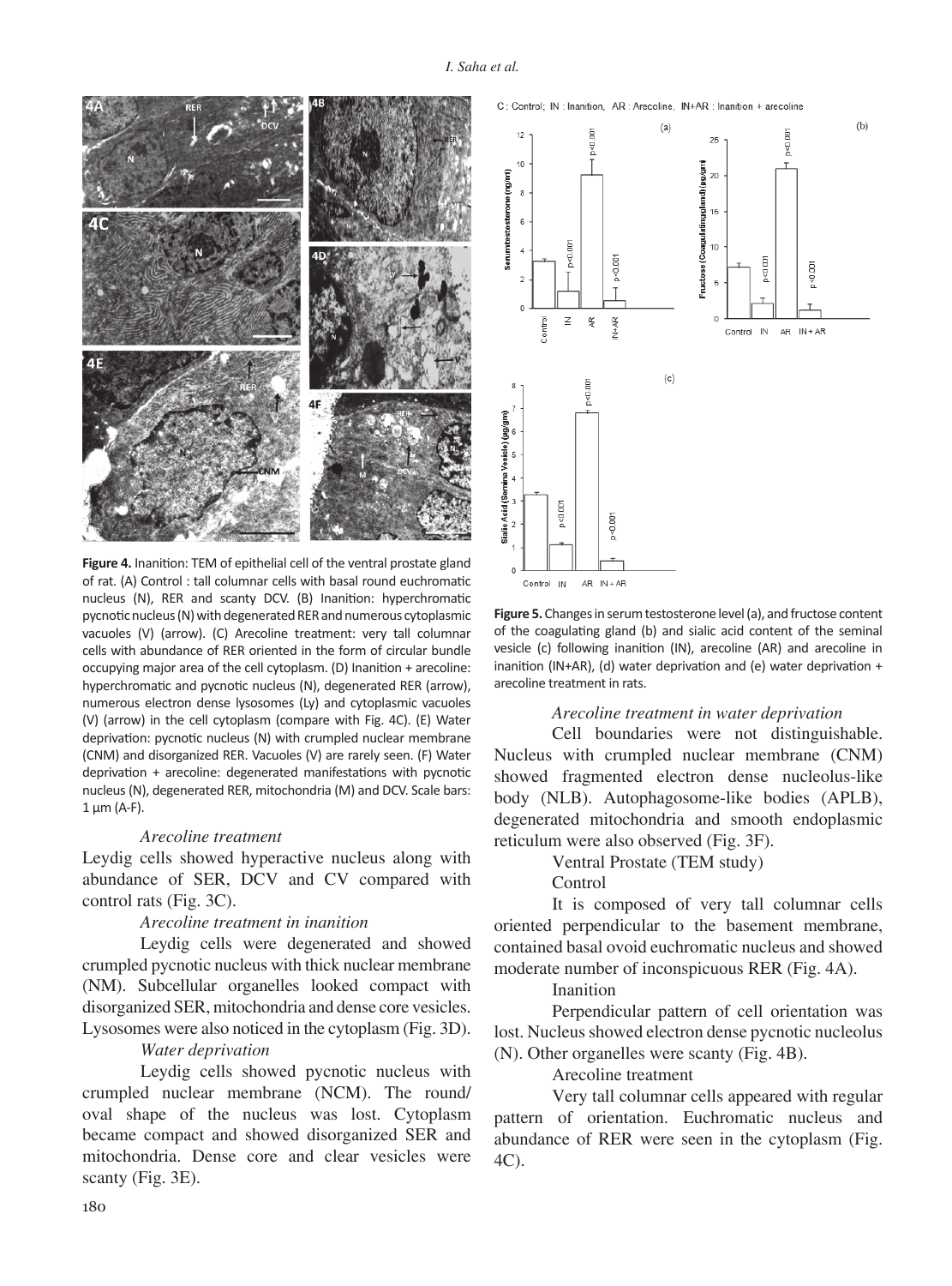Arecoline treatment in inanition

Cell boundaries were not distinguishable. Hyperchromatic and pycnotic nucleus (N) with thick nuclear membrane, disorganized RER and mitochondria (M), abundance of lysosomes (LY) and clear vesicles were observed (Fig. 4D).

Ventral prostate

Water deprivation

Cells had pycnotic nucleus with crumpled nuclear membrane (CNM). Rough endoplasmic reticulum looked disorganized. Mitochondria, dense core vesicles and clear vesicles were scanty in the disorganized cytoplasm (Fig. 4E).

Arecoline treatment

Subcellular changes of prostate epithelium were the same as reported earlier by Saha *et al.* 2007 (5).

Arecoline treatment in water deprivation

Epithelial cell cytoplasm looked compact and organelles were not clearly distinguishable. SER and mitochondria looked disorganized when visible. Dense core vesicles were vacuolated with cell debris stored within the vesicles (Fig. 4E).

Testosterone, fructose and sialic acid

Serum testosterone concentration was significantly decreased in inanition or water deprivation, increased in arecoline treatment and declined after arecoline treatment in inanition or water deprivation stress (Fig. 5a). Fructose content of the coagulating gland (Fig. 5b) and sialic acid level of the seminal vesicle (Fig. 5c) were significantly declined in inanition or water deprivation stress, increased in arecoline treatment, and declined further after arecoline treatment in inanition or water deprivation stress (Fig. 5).

## **DISCUSSION**

Betel nut chewers chew 3-4 or more unripe nuts daily for life and consequently consume a huge quantity of toxic arecoline, contained in the betel nut (7.5 mg/gm nut) (16). Earlier we have shown that arecoline suppresses pineal activity, but stimulates testis and testosterone dependent sex accessory functions in rats (5). Current experiments showed that inanition and water deprivation, both significantly caused stimulation of the pineal gland, confirmed from the findings of abundance of synaptic-like microvesicles (SLMV), and increased length and width of synaptic ribbons, because (SLMV) are known to appear abundantly in active pinealocytes (17), and length of synaptic ribbons (SR) are increased in hyperactive pinealocytes (18). Movement of rough endoplasmic reticulum (RER)



**Figure 6.** Summary of the results of pineal and testes interactions after arecoline treatment in metabolic stress in rats.

with dilated cisternae towards the perinuclear area of the pinealocytes is related to the secretory activity or selective aggregation of raw materials required probably for biosynthesis of pineal indoleamines (19). The latter finding is correlated with the increased production of serotonin, N-acetyl serotonin (NAS) and melatonin levels recorded both in the pineal gland and blood serum, except depletion of NAS that may be related to the rate of conversion of serotonin to NAS and/or NAS to melatonin, influenced by the respective enzymes (NAT and HOMT). Since indoleamine levels were increased in both the pineal gland and blood, it is likely that metabolic stress induced probably both the synthesis and release of these indoleamines into circulation. Arecoline treatment alone caused pineal suppression, as evident from ultrastructural changes leading to degeneration of pinealocytes followed by depletion of NAS and melatonin levels, and thus confirms our earlier findings of pineal dysfunction in rats (5). In contrast, arecoline treatment under conditions of inanition and water deprivation caused stimulation of pineal activity both at ultrastructural and pineal hormonal levels, because SLMV and RER were abundant with enlarged size of SR marked in the hyperactive pinealocytes and elevation of pineal hormonal levels in stress recipients. It is known that N-acetyl transferase (NAT) and hydroxyindole-o-methyl transferase (HIOMT) are required respectively for conversion of serotonin to NAS and NAS to melatonin (19, 20). There are evidences that NAT (21) and HIOMT activities are enhanced in stress. Thus, elevation of serotonin and melatonin levels in metabolic stress or after arecoline treatment in metabolic stress could be due to enhanced activities of NAT and HIOMT in rats. Conversely, fall of NAS and melatonin levels after arecoline treatment in rats without stress could be due to inhibition of NAT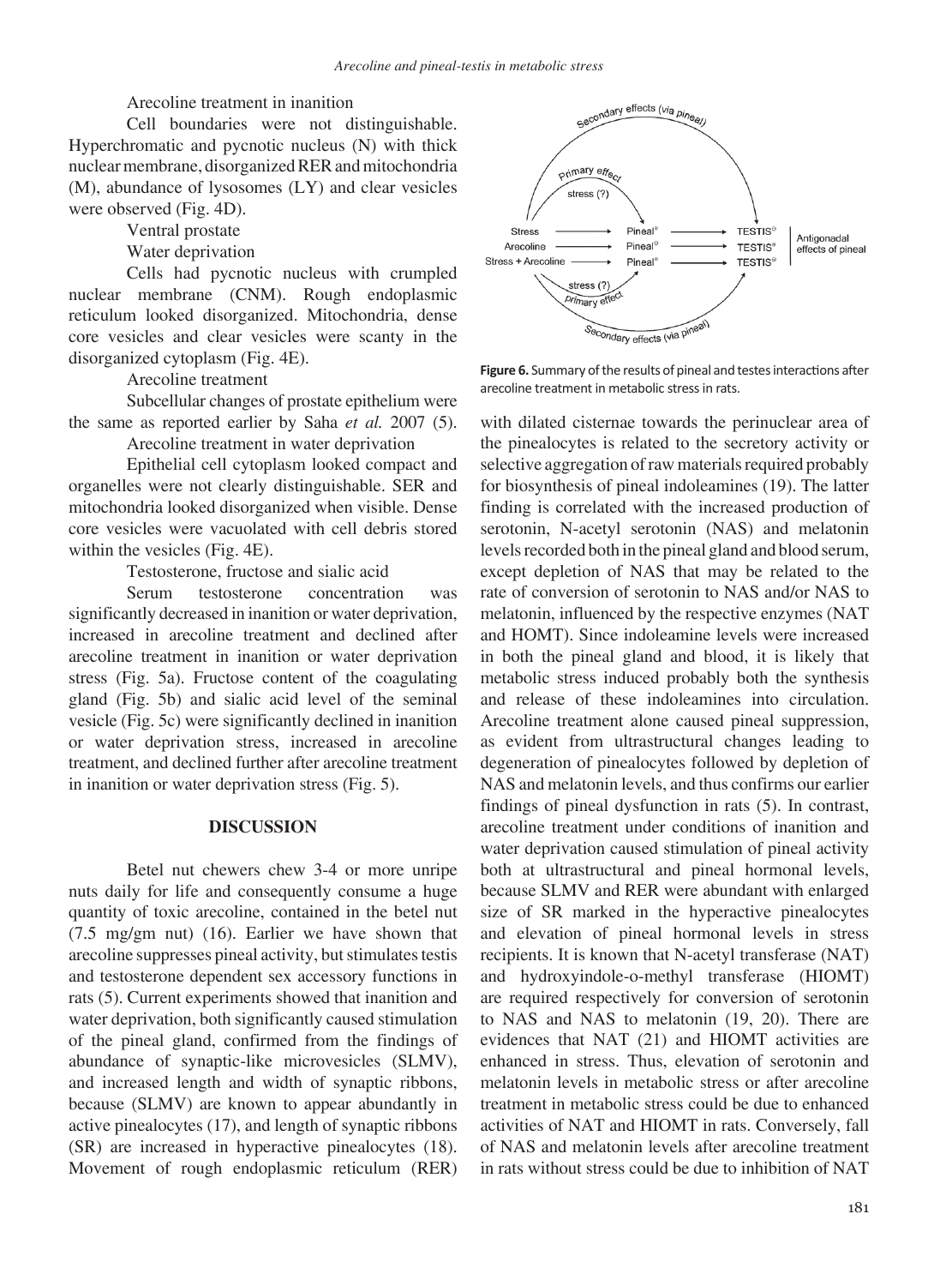and HIOMT activities of the pinealocytes.

Earlier we have demonstrated that arecoline induced hepatotoxicity and depletion of the concentrations of antioxidant enzymes, i.e., glutathione, S-transferase (GST), superoxide dismutase (SOD), catalase and non-enzymatic antioxidant glutathione (2). Moreover, thiol depletion as well as attack of oxygen free radicals could be responsible mainly for arecoline intoxication (2). Lack of antioxidant enzymes, glutathione, thiol and ROS induced by arecoline treatment resulted in pineal dysfunction in rats. Arecoline treatment in metabolic stress showed pineal stimulation, probably by counteracting arecoline intoxication by involving stress hormones (adrenal) (?) that impaired antioxidant production in metabolic stress in rats.

Metabolic stress has significant effect on testes, and testicular hormone-dependent male sex accessories functions, because inanition and water-deprivation caused Leydig cell dysfunction at ultrastructural level, judged from reduced Leydig cell nuclear size with scanty cytoplasm, SER and mitochondria observed after inanition or water deprivation stress in rats. Furthermore, serum testosterone level was significantly declined after exposure to metabolic stress in rats. Additionally, testosterone-dependent sex accessories functions were suppressed, because cell size was drastically reduced with scanty RER and mitochondria, and presence of abundance of lysozymes in the prostate epithelium. It has been reported that mitochondria are swollen with few cristae seen in the Leydig cells during chronic stress. Furthermore, fructose contents of the coagulating gland and sialic acid level of the seminal vesicle were significantly declined in rats exposed to both inanition and food deprivation stress in rats. We have shown that arecoline stimulates Leydig cell function with elevation of testosterone level and sex accessories function ultrastructurally with the rise of fructose and sialic acid concentrations (5). Saha *et al.* (6) have further shown that arecoline stimulates prostate growth by increasing expression of testosterone receptors which augmented cell proliferation confirmed by an increase in the expression of Ki67 protein and overexpression of cyclin D1 and CDK4 cell cycle regulatory proteins in rats. Arecoline treatment in metabolic stress failed to counteract the inhibitory effect of stress on testes and sex accessories functions in rats. Gonadotropins, especially LH, is known to regulate Leydig cell activity and testosterone production (20). FSH and LH levels are increased in arecoline recipient rats (6). Thus, testes and sex accessories dysfunctions following arecoline treatment in metabolic stress could be due to low FSH and LH productions.

Pineal is known to act as antigonadal in most of the animals studied (5, 22-24) which is also confirmed from the present findings, because pineal activity was stimulated with testicular dysfunction following metabolic stress, after arecoline treatment in metabolic stress or after arecoline treatment in rats. Melatonin receptors are reported to be present in the Leydig cells(25) and in the prostate epithelium (26). Therefore, increased production of melatonin in metabolic stress might be responsible for decreased production of testosterone which resulted in the inhibition of prostate growth in rats. Adrenocortical and adrenomedullary hormonal levels are increased following arecoline treatment in mice (4). Corticosterone receptors are present in the Leydig cells of the rat testis (27). Glucocorticoid or cortiscosterone is antigonadal and reduces testosterone level in stress (28). Thus, in addition to melatonin, increased levels of glucocorticoids hormones might be responsible for testis and testosterone-dependent male sex accessories dysfunctions in rats exposed to metabolic stress. Calorie restriction causes oxidative damage (29). Thus, it is likely that metabolic stress probably induced oxidative damage which in turn might have caused testicular damage via antigonadal actions of pineal, adrenal cortex and adrenal medullary hormones in rats. Also in our experiment, arecoline might have exerted its action primarily on the pineal which in turn acted secondarily on the testis, eventually resulting in gonadal suppression via stimulation of pineal melatonin production in rats.

Melatonin is known to have protective effect against stress (2), but it was not observed in our current experiment, because pineal hyperactivity could not prevent testicular dysfunction in metabolic stress in rats.

**In conclusion,** (1) metabolic stress by inanition or water-deprivation, both can stimulate pineal function but cause testicular dysfunction in rats. (2) Though arecoline inhibits pineal activity and stimulates testis and sex accessories functions in normal rats, but it cannot prevent or counteract the effects of metabolic stress on pineal-testis activity in male rats.

#### **Conflict of interest**

The authors declared that there is no conflict of interest that could be perceived as prejudicing the impartiality of the research reported.

### **Acknowledgements**

This work was funded by the Emeritus Fellowship Grant (No. F.6-6/2003/SA-II) of the University Grants Commission, Govt. of India, awarded to Professor B.R. Maiti.